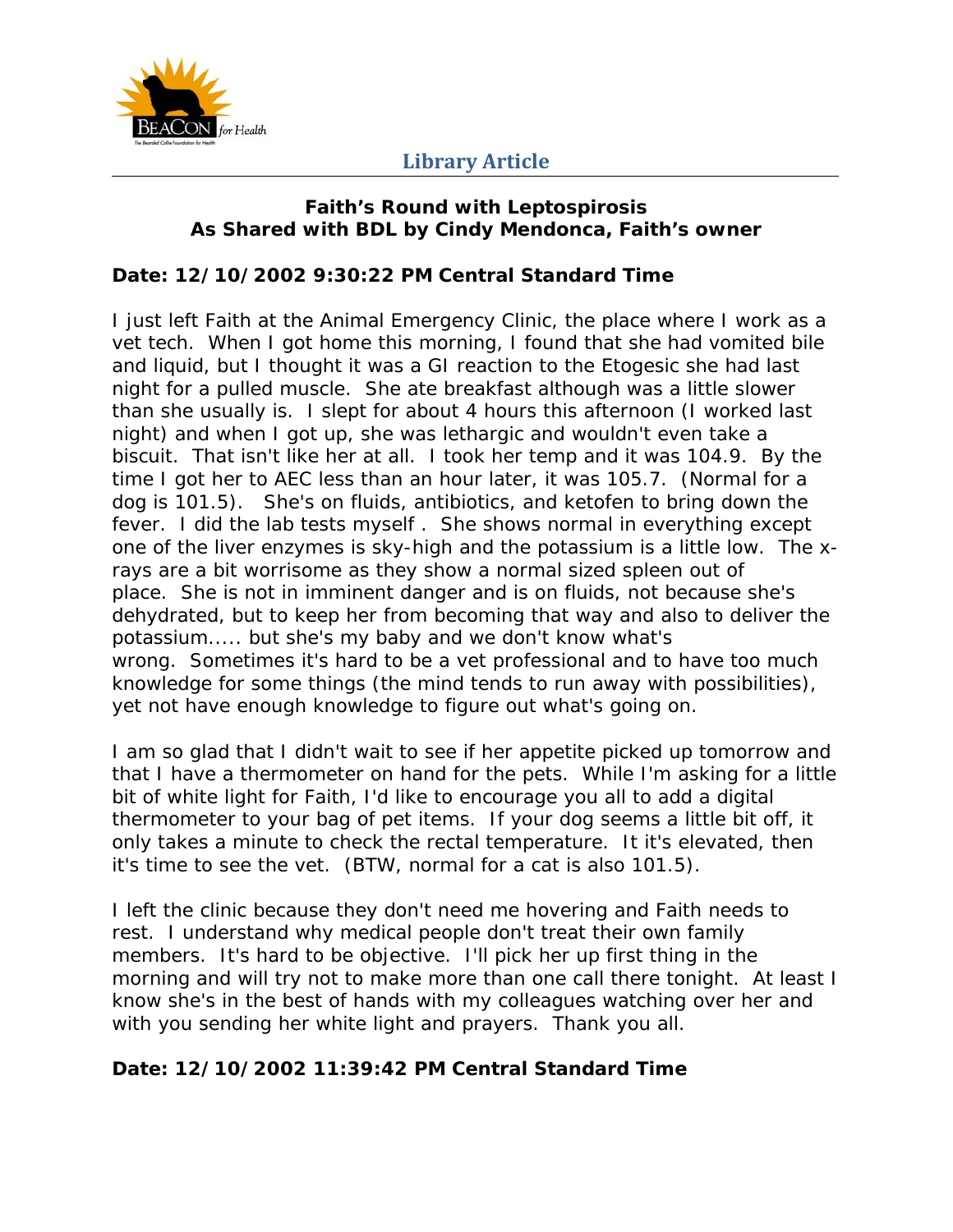

Doc Charlie just called and the news is good. Faith's fever has broken, she's eaten a little bit and wanted more, is happy to walk out to go potty, and is wagging her tail at everyone. She'll stay on the IV fluids tonight and my coworkers will continue to monitor her temp to make sure it doesn't go up again undetected. We still don't know what caused the fever to spike the way it did or why the ALT is 10 times normal. I will monitor her blood chemistry weekly for liver enzymes mostly and depending on what happens with them, we'll decide on the next steps. Tomorrow I'll take the x-rays in to the regular vet and we'll probably schedule an ultrasound in the next week of so to see if there's a reason that her spleen isn't lying against the abdominal wall. It is, however, an excellent sign that she isn't in pain even when her abdomen is palpated.

### **Date: 12/11/2002 9:10:19 AM Central Standard Time**

I picked Faith up from the ER this morning to transfer her to our regular (daytime) vet. Her temp had gone back up to 103.8 and I want her monitored where something can be done if it spikes at a higher level. The ER doc and I injected her with a little more ketofen to bring the fever down and by the time we got to our daytime vet, it had dropped back to normal. When the fever's down, she'll eat and drink with no problem. Even at the higher temp this morning, she had a little more "bounce" to her step than she did last night.

The regular vet is going to do an ultrasound this morning, too. We don't like the placement of the spleen in the x-ray. Normally it should be laying flatter against the abdominal wall, but this one appears to extend into the abdomen. The good thing is that she still doesn't show any pain when she's palpated. Dr P wants me to call her after 1:30 to get an update. If Faith needs to stay overnight again, I will transfer her back to the ER.

I'm hoping that the liver enzyme was elevated because of a medication she was on for four days after pulling a muscle while herding last Friday. However, if it is, it's a pretty rare occurrence for Etogesic to have that kind of effect. It's one of the reasons that we use it..... the side effects are so low. I will be doing another chemistry on her next week. If it's still elevated, I will look at having a liver biopsy done. That would be done by a specialist.

The hard thing is not knowing the cause yet. I know that we don't always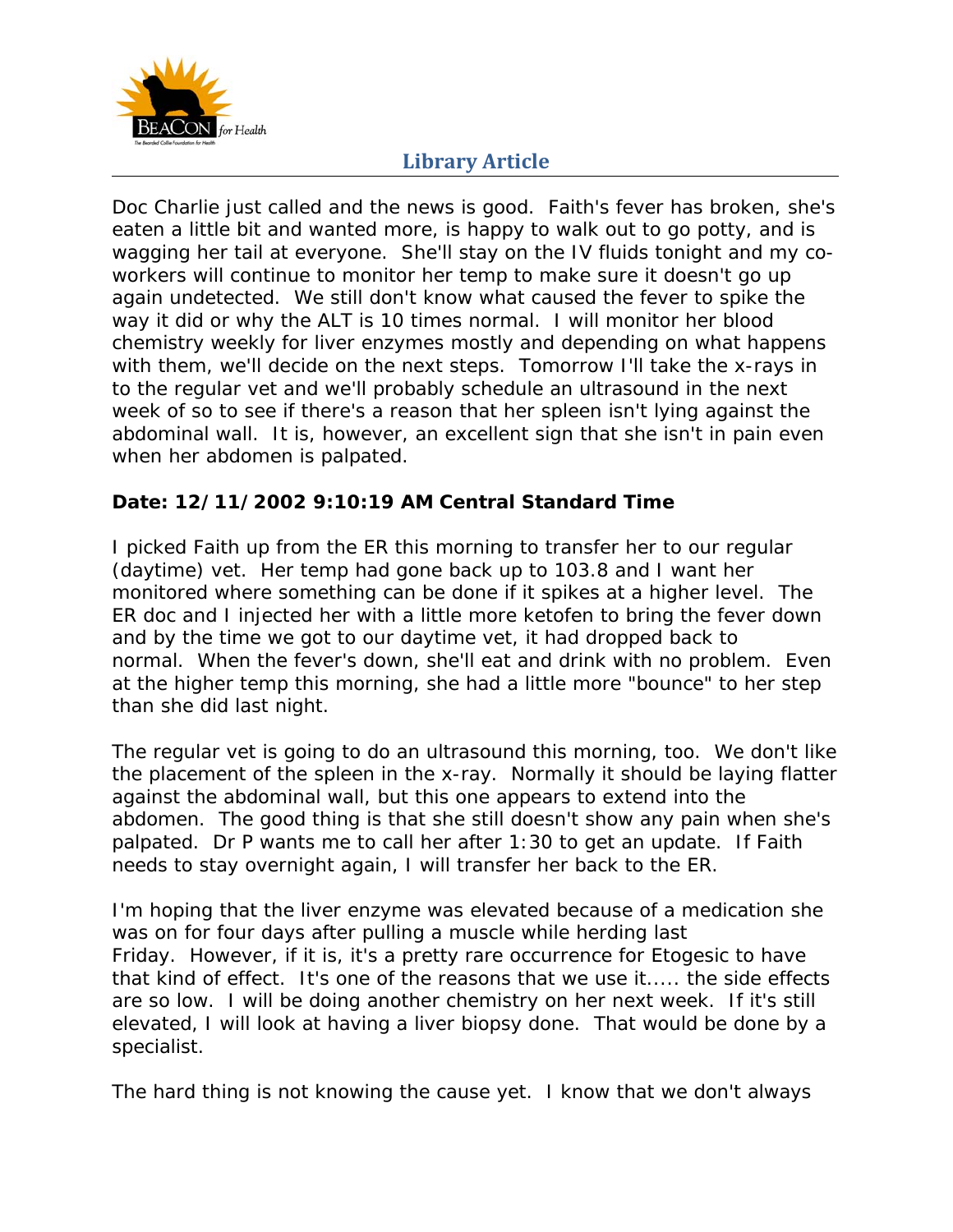

find causes for things and occasionally have to treat symptomatically, but it's still hard. I know she hasn't eaten anything "new" this week or been subjected to a trauma. I can't imagine that anyone would have thrown anything over the fence for her to eat that the other dogs wouldn't have also got. Also, in this area, if an animal is poisoned, it's normally rat poison and she doesn't show any signs of that. (Thankfully, that type of activity is very rare).

## **Date: 12/11/2002 2:31:17 PM Central Standard Time**

Faith's ultrasound was pretty normal and that's a great thing. Her spleen is slightly enlarged which can be normal when there is an infection present, but the edges are "clean" and it appears to be where it's supposed to be.

Her temperature is going up again and was 103.1 at 1:40 and she had vomited a small amount of bile/liquid. The vet gave her an injection of an antiemetic to stop the vomiting and has put her back on fluids, but wants to monitor the temperature to see if it goes back up to 105 or if it stabilizes at a lower level. If it goes above 105, Faith will get another shot of an antipyretic drug.

I will be picking her up before the regular vet closes and taking her back to the ER where she can be on fluids overnight and my co-workers can monitor and treat her fever. I may do another CBC to see if the white blood cell count has changed.

So, basically we're at the same point we were last night when I took her in, except that the worry about her spleen is over.

## **Date: 12/11/2002 9:53:30 PM Central Standard Time**

I just got home from the ER. Faith is resting comfortably, but she is very sick. Her fever was up to 106.1, so we had to give her another shot of ketofen to try to bring it down. We don't want to do that as fever is important in killing the virus/bacteria, but it's dangerous to go over 105 degrees. I ran another CBC and Chem panel and her liver enzymes are seriously elevated from yesterday. She also has bilirubin in her urine.

I will take her back to the regular vet in the morning and we will draw blood for tests that will have to go to a laboratory.... for Leptospirosis and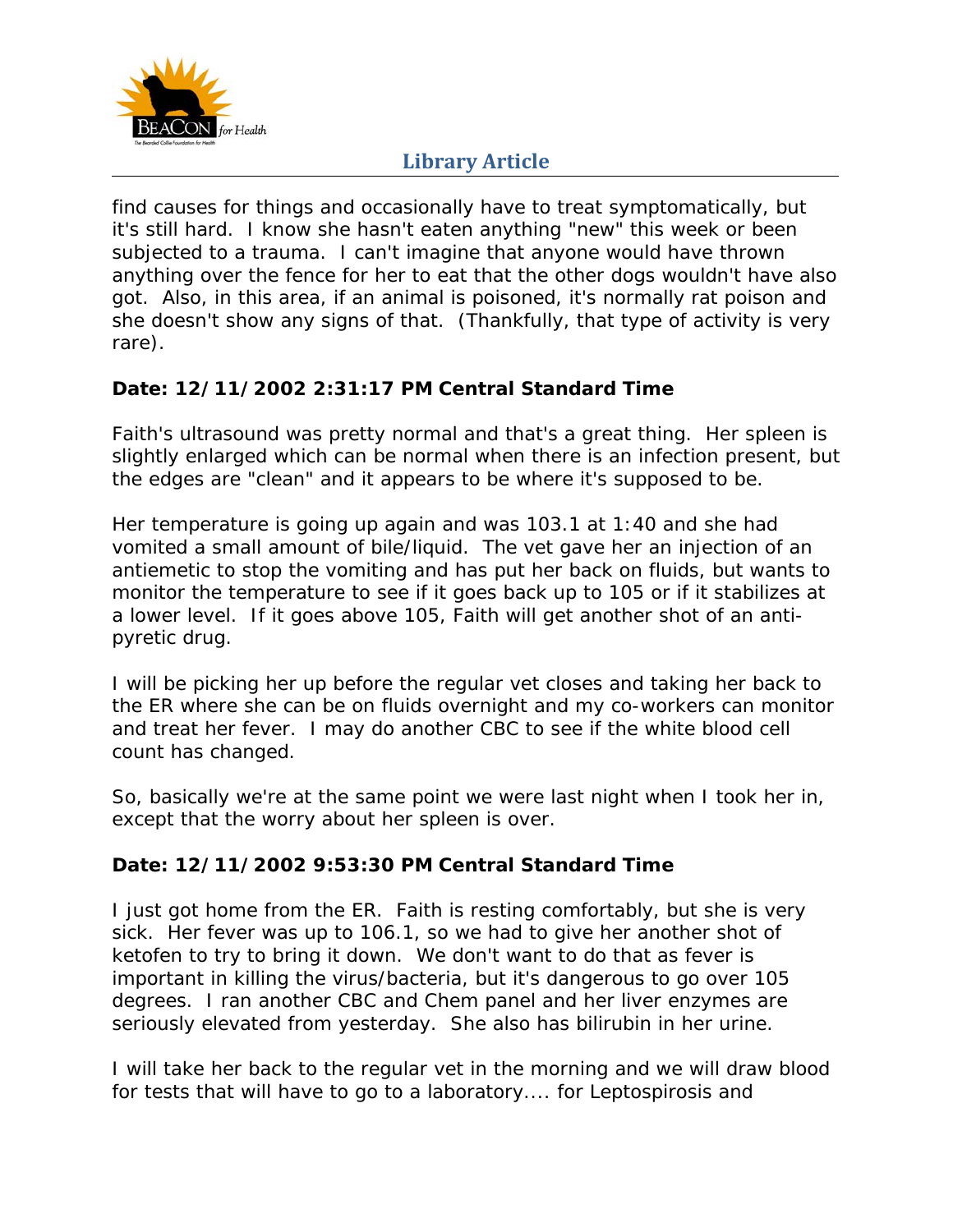

autoimmune mainly, although she really isn't presenting as autoimmune. I guess I just want to cover as many bases as I can so we know what to rule out. I've been going over my text books and veterinary diagnostic books and making graphs of symptoms and diseases. More and more of the symptoms are beginning to look like Lepto or some kind of toxicity to the liver. The Etogesic that she had for the pulled muscle in her leg is a long shot, but hasn't been ruled out. In the meantime, she's on fluids and antibiotics for supportive care which is basically all we can do for these things anyway. I take comfort in knowing that the liver can regenerate itself.

As a note, Marilyn, Leptospirosis is generally spread through urine, so casual contact between the dogs in your household isn't likely to spread it. Diagnosis is usually confirmed by rising titers taken a week apart, so that's probably why the vet wants to do another test next week. Some dogs will have a false positive due to previous vaccination. Vaccine related titers won't appreciably increase over time. Leptospirosis can occur in humans as well. The most common signs in humans are fever, headaches, rash, muscle pain, and general malaise. Hand washing is the best defense against catching it from an infected animal. I hope your daughter's dog will be OK and I send white light as well.

I'm very tired and upset that I haven't yet found an answer. It's the unknown that is so frightening. Hug your Beardies tonight for Faith and me.

## **Date: 12/12/2002 11:37:37 AM Central Standard Time**

I've just got home from leaving Faith with the daytime vet. Before I left the ER this morning, though, I ran another CBC and chem panel. While her blood counts are looking good, the chemistry shows that her liver continues to deteriorate. On the plus side, her fever seems to have stabilized between 103 and 104. She's still vomiting if given food, but when the fever is broken by the ketofen, she is eager to eat. Other than bilirubin in her urine, her kidneys seem to be functioning pretty well. However, it takes a lot of damage before kidneys really begin to show they're in trouble.

Dr P and I are leaning more and more toward Leptospirosis as being the cause of the problem, but this morning we drew blood for a number of tests including Lepto, autoimmune, cortisol levels, and so on. If it isn't Lepto, I don't want to be waiting for labs to take days to finish other tests. I just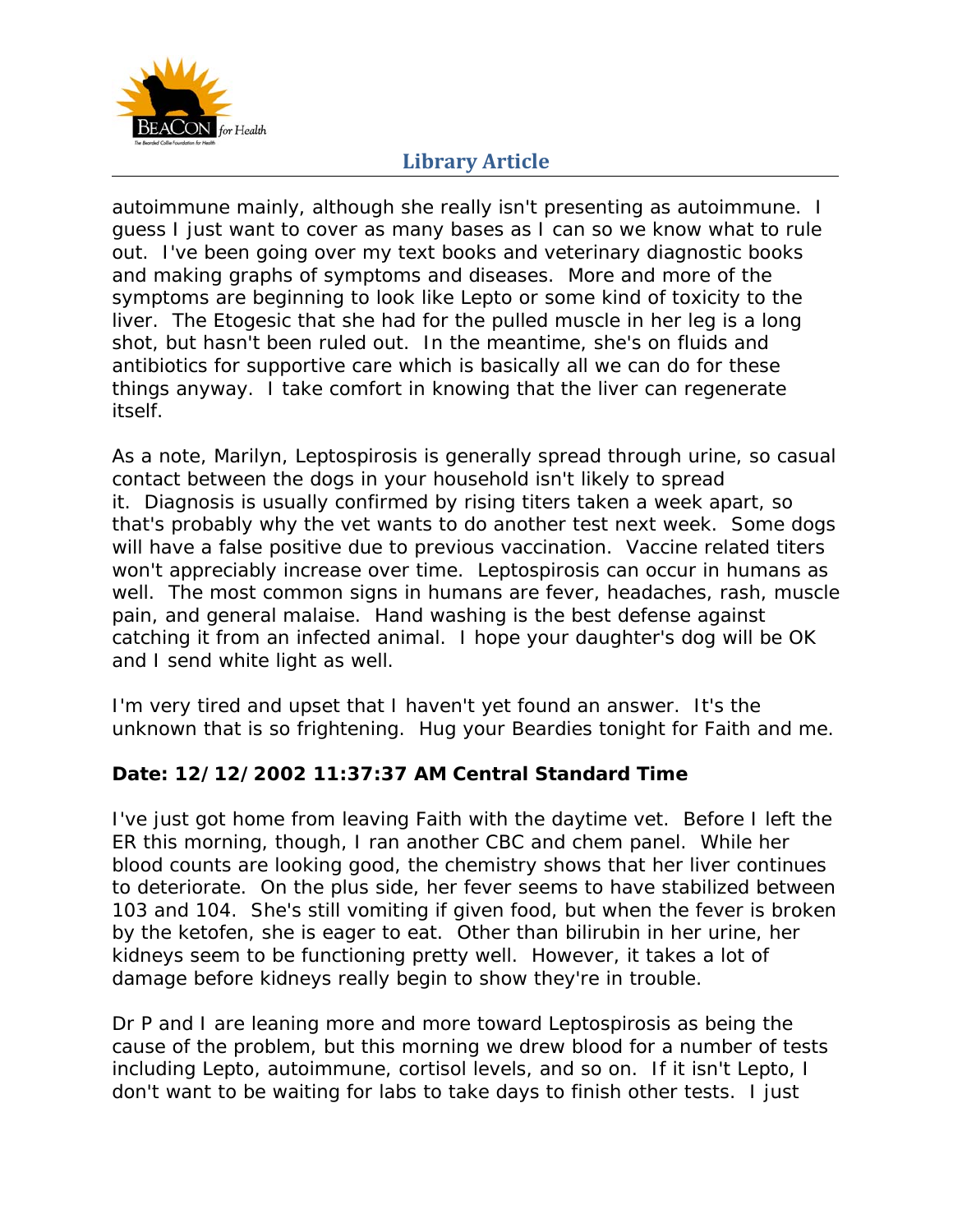

want them all done at the same time. If nothing else, it will give us baselines. Dr P will be talking to the experts at Kansas State today and one of the things she'll be asking is if we should put Baillie and Rorie on prophylactic penicillin if Faith does indeed have lepto. Faith was switched to penicillin today in anticipation of a positive test result. Since she hasn't shown much response to the Cefazolin or Baytril, we would have wanted to switch anyway. Of course, if it isn't a bacterial problem, then the antibiotics are only keeping her from having secondary complications. We don't want to do a liver biopsy at this time. There is a risk to that procedure and she's too weak to take that chance. Her liver would probably not be able to handle the anesthetic.

I've been on edge and either in tears or close to it many times, but strangely right now, I'm calm. I think we have a diagnosis even if it hasn't been confirmed and we have a new course to follow. The old one wasn't working, so at least I feel we're being proactive. The worst thing is to not be able to do anything.

I think that I've always been sympathetic and empathetic to our clients at the ER when talking to them about their fears, but now I've been in their shoes in a much more personal way. When they call for the fourth time in an hour and a half and I have to stop treating their dog or cat to talk to them, I will try to remember just how frightening it is to be the one waiting at home. I'm frightened and I've been able to be involved in the treatment..... and they don't even have white light and you to fall back on.

## **Date: 12/12/2002 9:07:30 PM Central Standard Time**

I am cautiously optimistic. Faith's fever "stabilized" today, hovered around 103.5, and dropped once to 102.7. This is without an antipyretic drug, so her body is managing the fever and that's a very good thing. She was still vomiting small amounts of bile occasionally, but that also seems to be happening less frequently. She was a little more alert as well. She's still on IV fluids since she isn't able to keep food down. Also, with a fever, IV fluids help keep her from becoming dehydrated.

Dr P talked to the vets at Kansas State today and they feel it is most likely one of two things.... either Leptospirosis or a bacteria that attacks the gall bladder. They felt that I could hold off on doing the autoimmune tests, but I opted to get them done now. It takes a week to get the Lepto titers back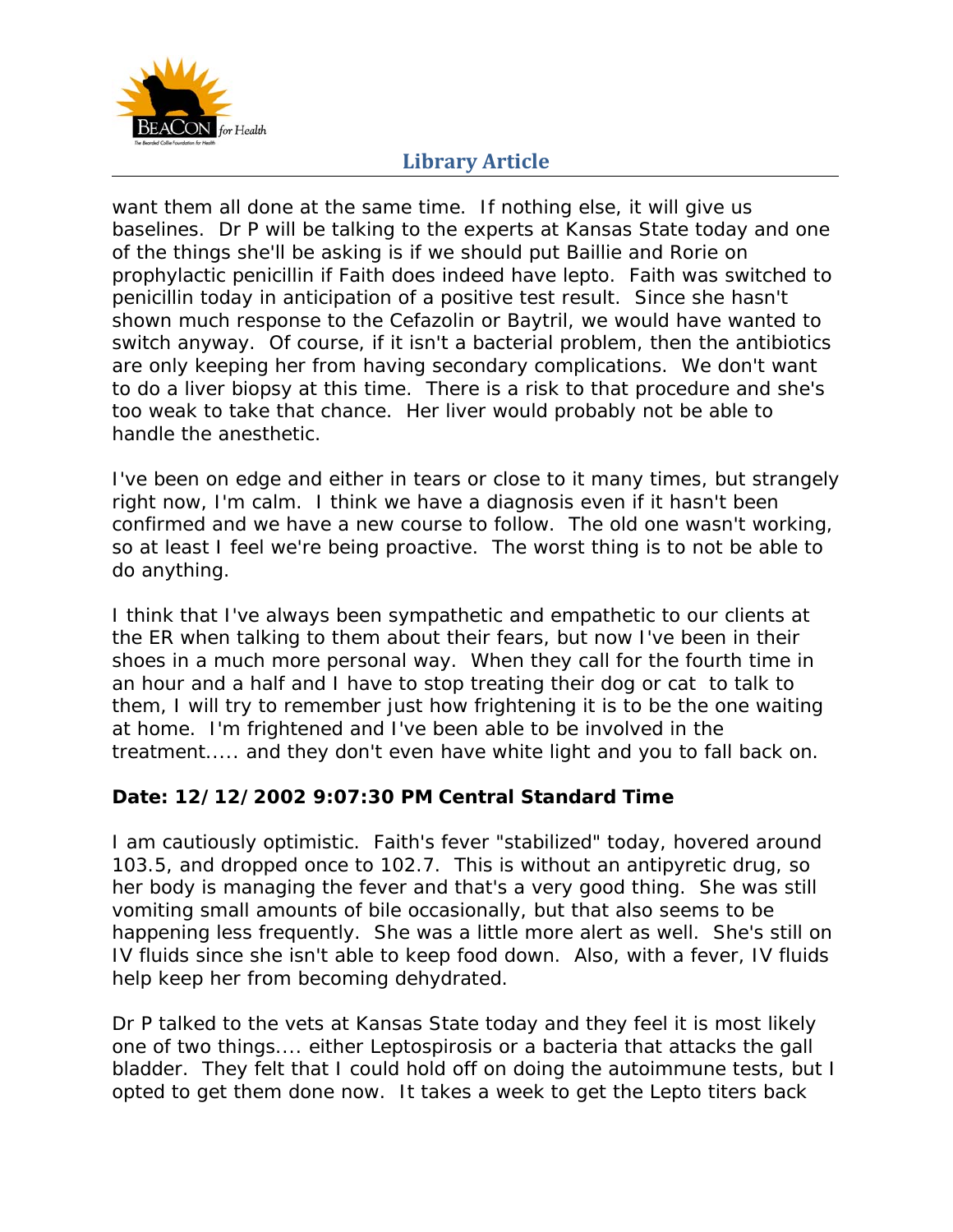

and I didn't want to lose time in getting answers if it isn't Lepto or whatever the other bacteria is. I figured that at the very least, we would get baselines on her if they're ever needed in the future. So, for now, she's getting penicillin/amoxicillin and Baytril to cover all the suspected causes. I had asked Dr P to ask what I could do about keeping Baillie and Rorie healthy (for instance, if should I start them on penicillin as a "preventative") and the K State doctors agreed with that. So now the two of them have started their antibiotics. The other thing is to bleach everything possible. Well, that's basically the kitchen floor! The rest of the house is carpeted.

All of the vets feel that we are early enough in the game that the liver damage will be mostly, if not completely, reversible. I will do another chemistry panel in a week. It can take  $72+$  hours for the enzyme levels to deplete and I could be getting a false picture of what is actually going on if I do it on a daily basis as I've been tempted to do. Going up or down, it really doesn't matter as far as treatment goes (although Dr P was glad to see the chems this morning as they confirmed her thoughts). Faith would still need supportive care.

Soooooooo..... if Faith's temp goes below 103 and if she is able to eat and drink tonight without vomiting, I will be able to bring her home during the day tomorrow. I would take her back tomorrow night to see if she needed to go back on IV fluids. In any case, I'm working at the ER tomorrow night, so she'd go with me anyway. I'm not leaving her home without me here until she's completely recovered. She will also have to be confined for a while as rest is important in the recovery. At least at work, I can put her in a run so she has more room.

All in all, things are looking up at the moment. We might be wrong in the diagnosis, but I feel that we're moving in the right direction and that is very calming.

## **Date: 12/13/2002 9:48:20 AM Central Standard Time**

Well, it may be Friday the 13th, but I'm feeling pretty lucky right now. I have Faith home with me for the day. Her temperature is running around 102.2 which is very close to her normal. She wouldn't eat or drink last night and I was afraid that I would have to take her back to the daytime vet today, but Dr Y at the ER knows she's BARF fed and thought she just might not want the prescription diet. She's also been well hydrated on fluids. So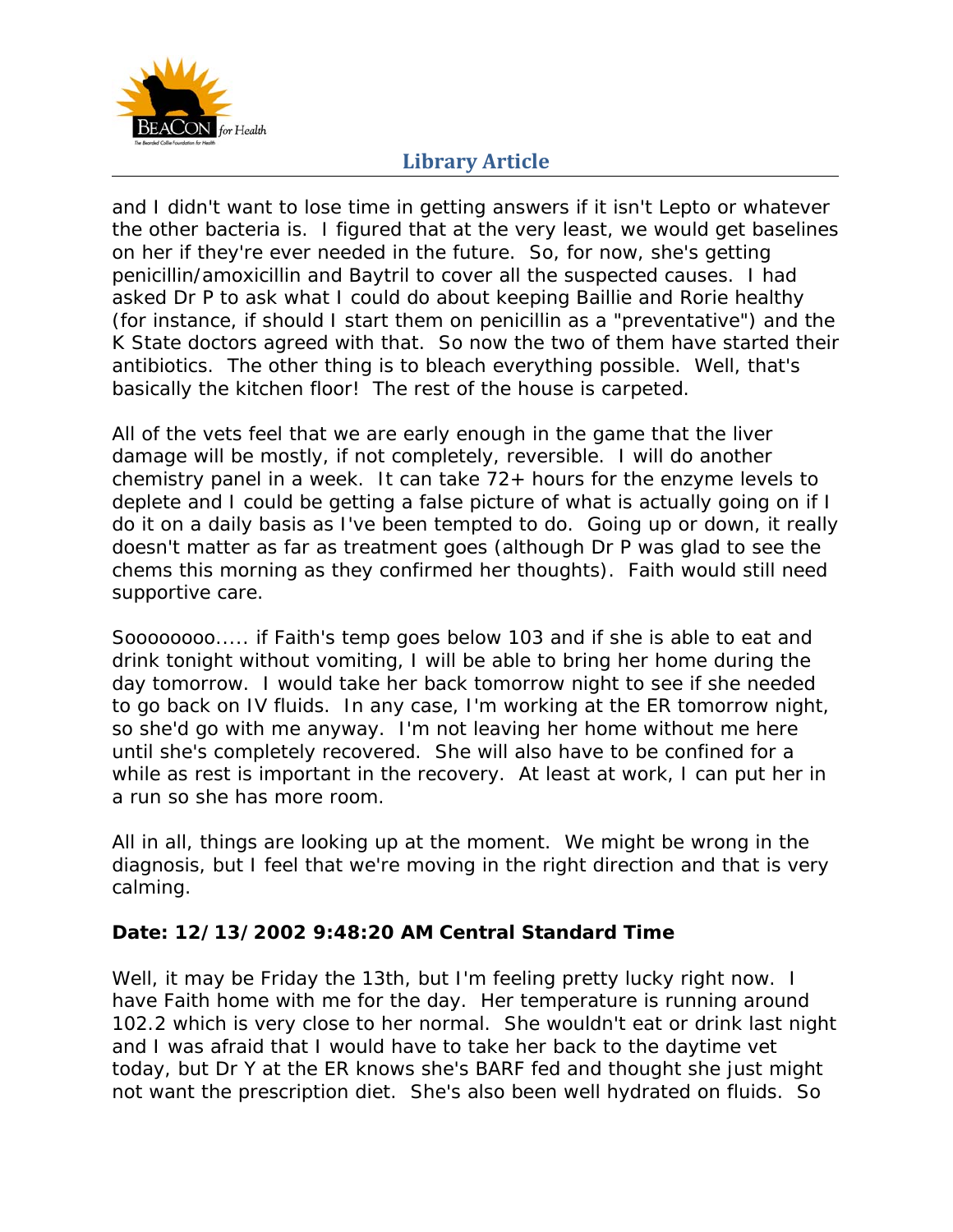

he OK'd me bringing her home along with injectable antibiotics and fluids in case she doesn't start drinking by this afternoon. (It's a distinct advantage today being a vet tech)! She will be going back to the ER tonight, but that's OK, because I'm scheduled to work and I plan to take her with me for this entire round.

I had already cooked up some rice and browned the ground turkey (normally I don't feed grains and I leave the meat raw) as part of the bland diet. She scarfed it right down. Now I need to wait to see if she'll keep it down. If so, I'll give her another small meal in about 2 hours. I've got her in a crate in the family room since she still needs to remain quiet. She's fairly lethargic, but she does want to get out with Baillie and Rorie. I will be taking her to potty in the front yard and catching her urine to flush it down the drain in case the diagnosis is positive for Lepto. I sure don't want to spread it to any other animals, wild or pet.

Baillie and Rorie were pleased to see her. They've had their second doses of amoxicillin, so I'm not too worried about them being around Faith.

I hadn't realized until I started reading the white light messages just how many people Faith has met at Specialties and Beardie Camps. It's truly amazing. Thank you all again. We're not out of the woods yet, but we can see light through the trees.

Take care all,

#### **Date: 12/15/2002 9:29:32 AM Central Standard Time**

I've had a number of requests (some very worried since I didn't post yesterday) about Faith's progress. I'm sorry about not posting. I had worked a long shift on Friday night and have spent time since yesterday morning sleeping an hour or two at a time. All of the Beardies are on meds at least three times a day (Faith has four), but it was at 7 different times. I've got Baillie and Rorie's amoxicillin now closer to Faith's dosing times, so that will make it easier for me to get a little longer periods to sleep. The problem with having them on exactly the same times is that I'm having to leave work once during a shift to dose Baillie and Rorie. I can't be sure that the 15 year old who lets them out when I'm at work could dose them. For my own peace of mind, I'm doing it. Baillie and Rorie are still looking great. I don't think they're in danger, but we'll finish up this round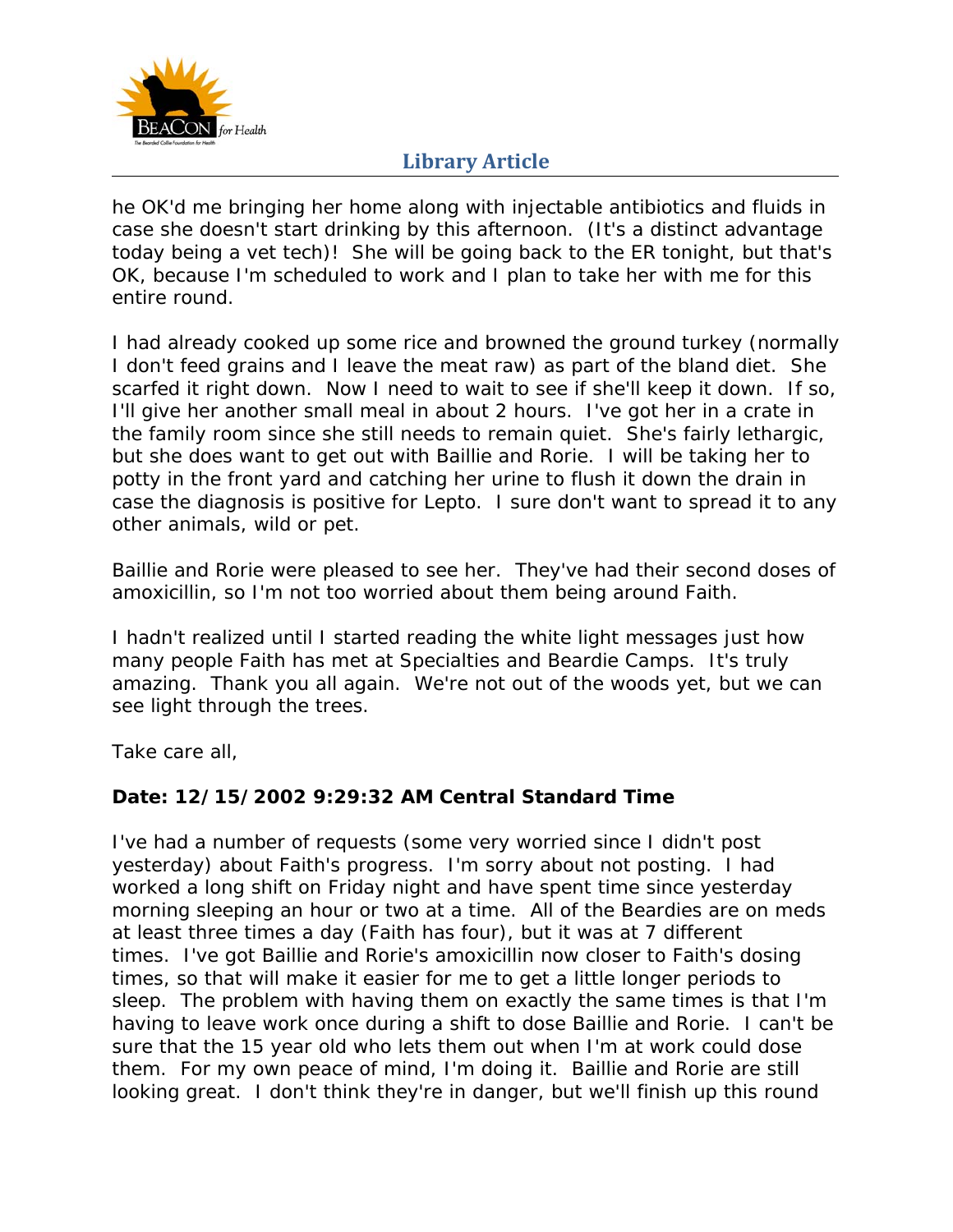

and see what Faith's test results show. Those won't be back until later in the coming week.

There's no basic change since Friday and Faith is holding her own. Her temperature still fluctuates between about 101.5 (normal) and 103.0. Sometimes she eats and sometimes she doesn't. Fortunately, though, she's willing to drink even when she won't eat. She has urinary incontinence that is worse sometimes than others. The current theory is that because she is so house-broken that when she was in the two hospitals and getting fluids, but not getting out often, her bladder stretched and she can't feel that she is leaking. I'm getting her out every one to two hours while I'm awake. I was also trying to get myself up from sleep to do it, but my last bit of sleep went to 3 1/2 hours. (Just couldn't wake up to get up). She still hasn't defecated, but it does take 48 hours sometimes for the GI system to get moving. If she doesn't defecate by this afternoon when I take her to work with me, I'll talk to the vet to see what we can do to get things moving (pun sort of intended). May do an x-ray to see where things are in her system. At work on Friday night, Dr Y was curious as to whether the liver enzymes and electrolytes were stabilizing, so we did another chem panel. Couldn't get a reading on ALP as it was higher than the range the machine reads, but the ALT was coming down. The bilirubin was up, but she's shedding bilirubin in her urine and her kidney values are great. The electrolytes were all normal. I'm optimistic that the liver enzymes are improving since she hasn't been vomiting.

The hardest thing is to see my normally live-wire girl so listless. She seems to enjoy the "walks" we're doing (probably equally as thrilled to get out of the crate even though it's an extra large one) and this morning I did let her out in the back for a minute with Baillie and Rorie. She hurried out and gave a few of her usual "glad to be alive" barks that normally lead to play, but she was too weak to play. I would have stopped her anyway, but it was great to see that she still has the spark.

## **Date: 12/17/2002 5:19:52 PM Central Standard Time**

Things are definitely looking up. To look at Faith right now, it's hard to believe that last Tuesday night the ER vet told me that "death is not imminent tonight, but we've got to turn this around fast." When she got worse on Wednesday, I was terrified. Your notes and white light helped me keep it together for her.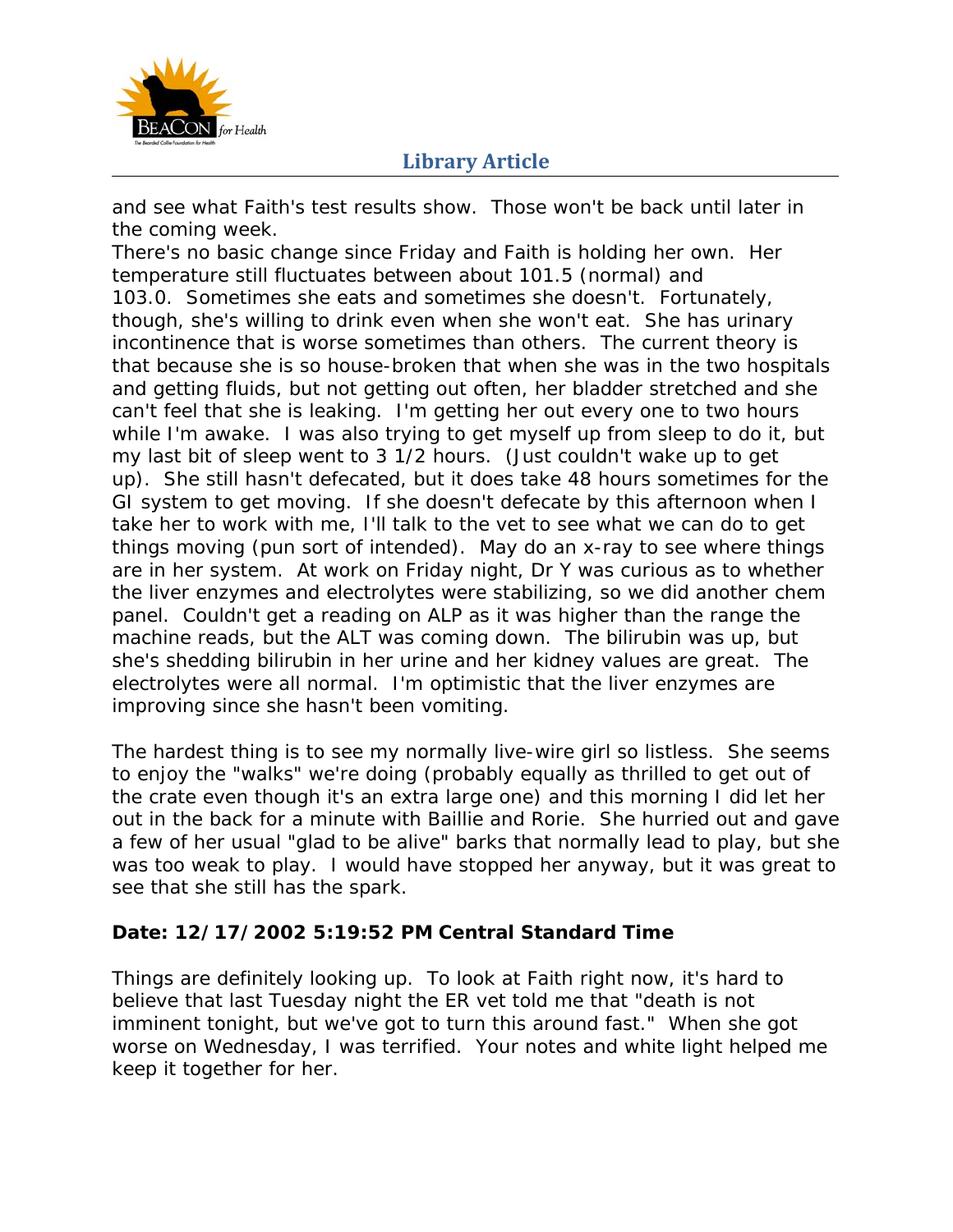

By Sunday, Faith was over the urinary incontinence. The theory is that because she's so house-broken and she wouldn't pee in the kennel runs at the two vet hospitals, her bladder was stretched by the amount of fluid that she received in between trips outside. By taking her out every 1-2 hours over Sat and Sun, she was able to regain "feeling" in her bladder. I was concerned that she hadn't defecated even 48 hours after she began eating again, but Dr B palpated her abdomen on Sunday evening and the feces hadn't reached the colon yet. He assured me that although 48 hours is the number usually given in the books, it isn't uncommon for a dog to go much longer after having been off food as long as Faith was. Sure enough, Monday morning (72 hours) was "D" (for Defecate) Day. (We Her temperature has stabilized to normal, her attitude has brightened, and her appetite has returned. Her urine is still dark which indicates she's still spilling bilirubin, but I'm OK with that at the moment. It takes a while for liver enzymes to return to normal. I'll be doing a follow-up test on those on Friday night and probably weekly follow-ups for a while.

In the meantime, the autoimmune and cortisol testing came back and they were normal. We hadn't really expected them to be positive, but I wanted them ruled out as soon as possible. We're still waiting for the Leptospirosis test and that may not come back until the end of the week. If it's a high positive, then we know she has had lepto. If it's negative or a weak positive, we'll need to repeat the tests since Lepto is sometimes diagnosed by a rise in the titer over a period of time. She will continue on the course of treatment for Lepto until it is basically ruled out. So, since it takes so long to get the results, she will have had the entire two weeks of amoxicillin and will probably have started the doxycycline. Baillie and Rorie continue to do beautifully and are enjoying their amoxicillin "treats" as I make an hors d'oevres out of it with canned cheese on top.

I, too, am getting back to normal. This morning when I got off work, I'd intended to sleep a few hours and then get up to get Christmas packages wrapped, ready for mailing, and then over to the post office. I set the intended to sleep a few hours and then get up to get Christmas packages<br>wrapped, ready for mailing, and then over to the post office. I set the<br>alarm, but forgot to turn it on and ended up sleeping for six hours. That's the longest I've slept since Faith got sick. Guess I needed it. My three ER doctors have continually followed up with me to the point that even when they're off, they've called to see how Faith's doing. Our daytime vet called before she left town last Friday and then again when she returned this morning and when she got the results of the tests this afternoon. They've been great.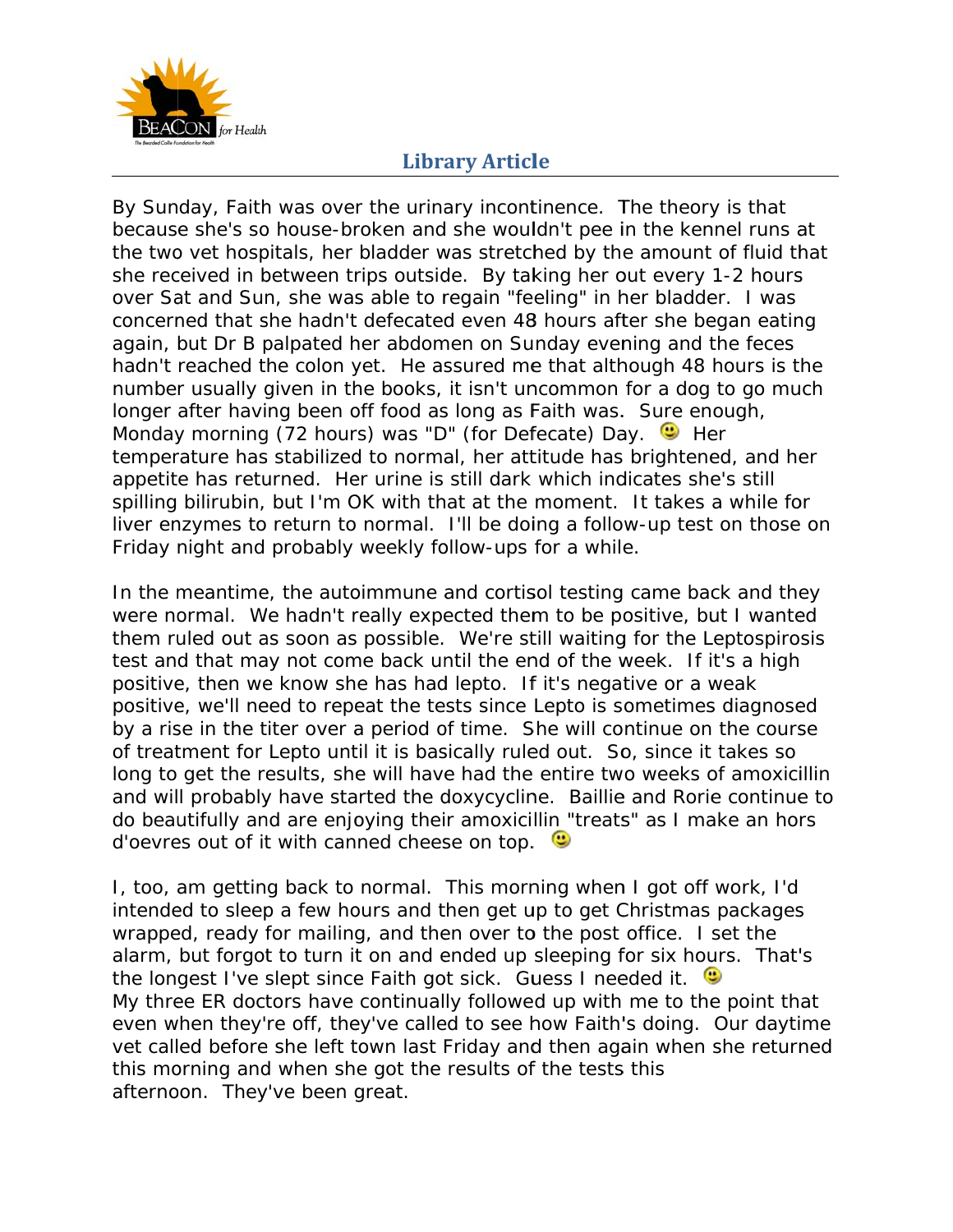

#### **Date: 12/21/2002 6:40:22 PM Central Standard Time**

Faith continues to look the picture of health and we (the four interested vets and I) are basing a lot on the way she's behaving. She's active, eating well for the most part, and just as loving as ever. However, her liver enzymes continue to climb and are now about 20 times the normal values, although the bilirubin as stabilized. I am quick to remind myself (and the vets are quick to remind me!) that a rise in the liver enzymes only indicate what damage has happened in approximately the last 72+ hours and that the enzymes can be very slow to leave the system. On the plus side, her kidney values remain very good and her Complete Blood Count has improved. I will be doing another chemistry panel and CBC in 5 days when I take her to work with me on Christmas Day.

We still don't have the results of the Leptospirosis test, but hope to have it by Tuesday. The problem is that unless it's a strong positive, we won't really know whether she has had it or not. If it's negative or a weak positive, we need to run it again next Thursday and it will be an additional week after that before we hear the result. (Sometimes Lepto is diagnosed by an increase in titers). Her primary vet and I discussed today that we will probably do a modification of the normal treatment for lepto by keeping her on amoxicillin instead of changing to doxycycline on Thursday. Doxycycline is a derivative of tetracycline and can be hard on the liver. We don't want to compromise her liver any more than it already is.

We have much to be thankful for in the Mendonca household tonight. My three ER vets and Faith's daytime vet take an active interest in her case and include me in all aspects of her treatment. We're all together here tonight and living comfortably in our home. Faith is able to come to work with me so I can keep an eye on her and my co-workers are willing to stand in for me so I can run home to dose Baillie and Rorie with their prophylactic amoxicillin.

#### **Date: 12/24/2002 3:03:24 PM Central Standard Time**

Just in time for Christmas.... we have an answer to what made Faith so sick. The vets at Kansas State University confirmed that it was Leptospirosis. Fortunately we began treating her for that two weeks ago on Thursday based on her symptoms. Last night I did another chemistry panel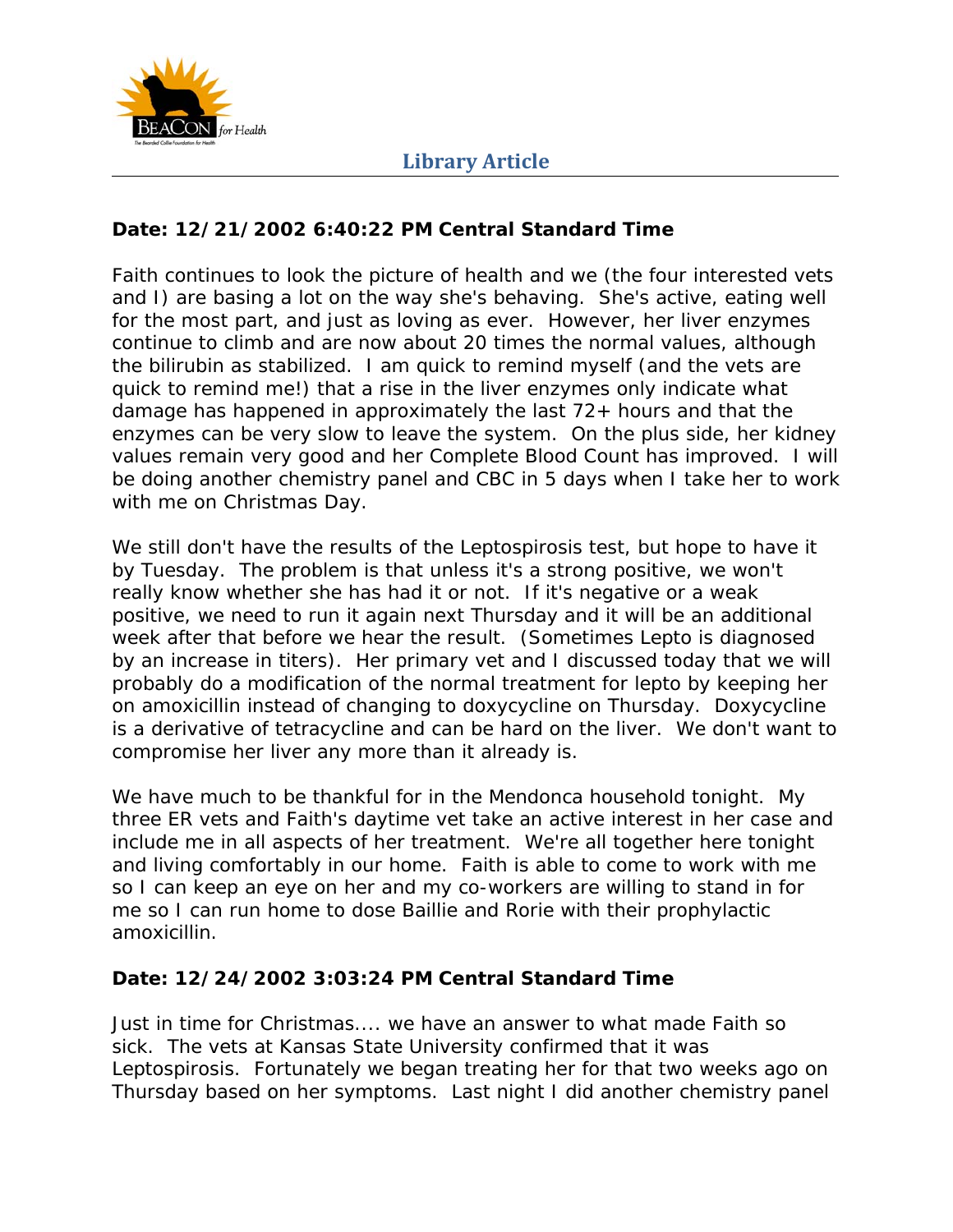

and complete blood count on her. (I was supposed to wait until Christmas, but couldn't stand the suspense). Her liver enzymes are decreasing which is wonderful news. It's funny how things are a matter of perspective. When they first hit 1500, I was extremely worried. Then they topped 2300 (23 times normal). Now that they're backed down to 1500, I'm thrilled. <sup>1</sup> It's a bit worrying that her BUN is now just above normal, but I will continue to monitor that. As I said in an earlier post, the kidneys values don't tend to increase until the kidneys have a lot of damage.

Faith's main vet and I have decided that with her improving liver values that we will probably start her on the doxycycline on Thursday. It is the best treatment we currently know for getting rid of the Leptospirosis bacteria even though it can be hard on the liver. I will continue to monitor those values. Baillie and Rorie will get the amoxicillin for at least one more week to be on the safe side.

### Date: 1/9/2003 4:49:24 AM Central Standard Time

I've delayed posting to the list until I could acknowledge all of the lovely posts I've received for Faith up until now. I still have about 60 personal posts to answer, but I think that I've posted everyone a thank you up to this point. If I've missed anyone, I sincerely apologize. The notes and white light have meant a great deal to me.

Faith is improving and to look at her, you would think that she is back to normal. However, her liver enzymes are still sky high and her kidney values are borderline high. We took her off the doxycycline yesterday (1 1/2 days early) in order to see if the fact that it's a tetracycline is affecting her liver. I will be doing another chemistry on Monday to see if that is helping. We are pretty sure based on the complete blood count and the differential analysis of her blood cells that the antibiotics have been taking care of the Leptospirosis bacteria. If Faith's liver enzymes do not show improvement in about 2-3 weeks, we will be looking at the possibility of a liver biopsy. That's a serious step that the vets and I have been trying to avoid as it involves surgery. Sometimes it can be done as a laparoscopic surgery, but in this case, the surgeon wants to get a good look at the entire liver and it would mean that she would have to be opened up. We've done all of the non-invasive tests we can do.

I've been asked about Lepto vaccinations for all three dogs. We have not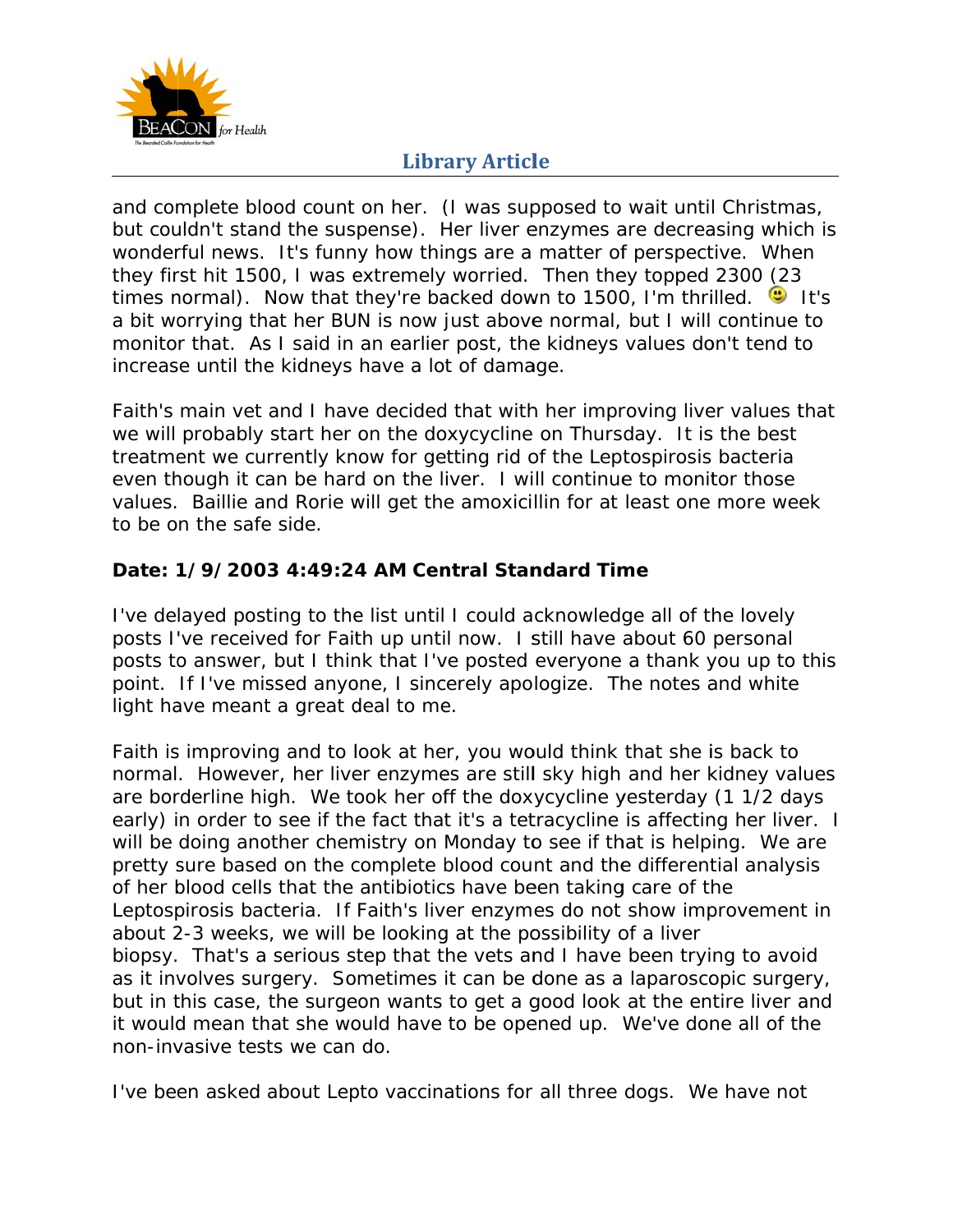

given Lepto vaccinations in years for a number of reasons. First, the risk of adverse reaction to the vaccinations is actually higher than the risk of contracting Lepto. Second, the vaccine immunity only lasts about 6-8 months, so those of you who are getting annual vaccinations might want to ask your vets why they don't recommend them every 6 months. Third, the vaccines only cover 4 of the serovars (types/species of lepto bacteria). Fourth, if Baillie and Rorie had already been exposed, a vaccine would have been too late to prevent the disease. It would be like giving the rabies vaccination to someone or someBeardie who had been bitten by a rabid animal.... too late to do any good. Many vets now feel that the Lepto vaccinations provide a false sense of protection while running the risk of serious reactions to the vaccine. Others are compromising by vaccinating at least once a year for it to try to mitigate the risk.

In any case, the current vaccinations would not have covered Faith. The researchers at Kansas State were able to identify the bacteria in her urine, but were not able to determine the serovar. The bacteria was not discovered in her blood serum, leading them to believe that she had a serovar other than the six they test for in dogs.... and definitely not one of the four currently covered in vaccines. It may have been, and probably was, in her blood, but the test wasn't designed to find anything other than the six.

Baillie and Rorie handled the prophylactic amoxicillin very well and have not shown any signs of illness. They are no longer on meds, although Faith still has a week of Baytril to go.

Faith is ready to go back to herding and wants long walks, but for now her activity will have to remain restricted. Since her liver and kidneys are already compromised while trying to recover from the illness, the vets don't want her body having to handle the additional wastes created by excessive activity and stress to the body.

## **Date: 1/21/2003 1:23:54 PM Central Standard Time**

Yes, this should be the thirteenth update, but I'm a little superstitious and am counting all of the personal updates as number 13.

To look at Faith, you wouldn't think there's anything wrong with her. She's bouncing, has quite a bit of energy, and seems to be back to her old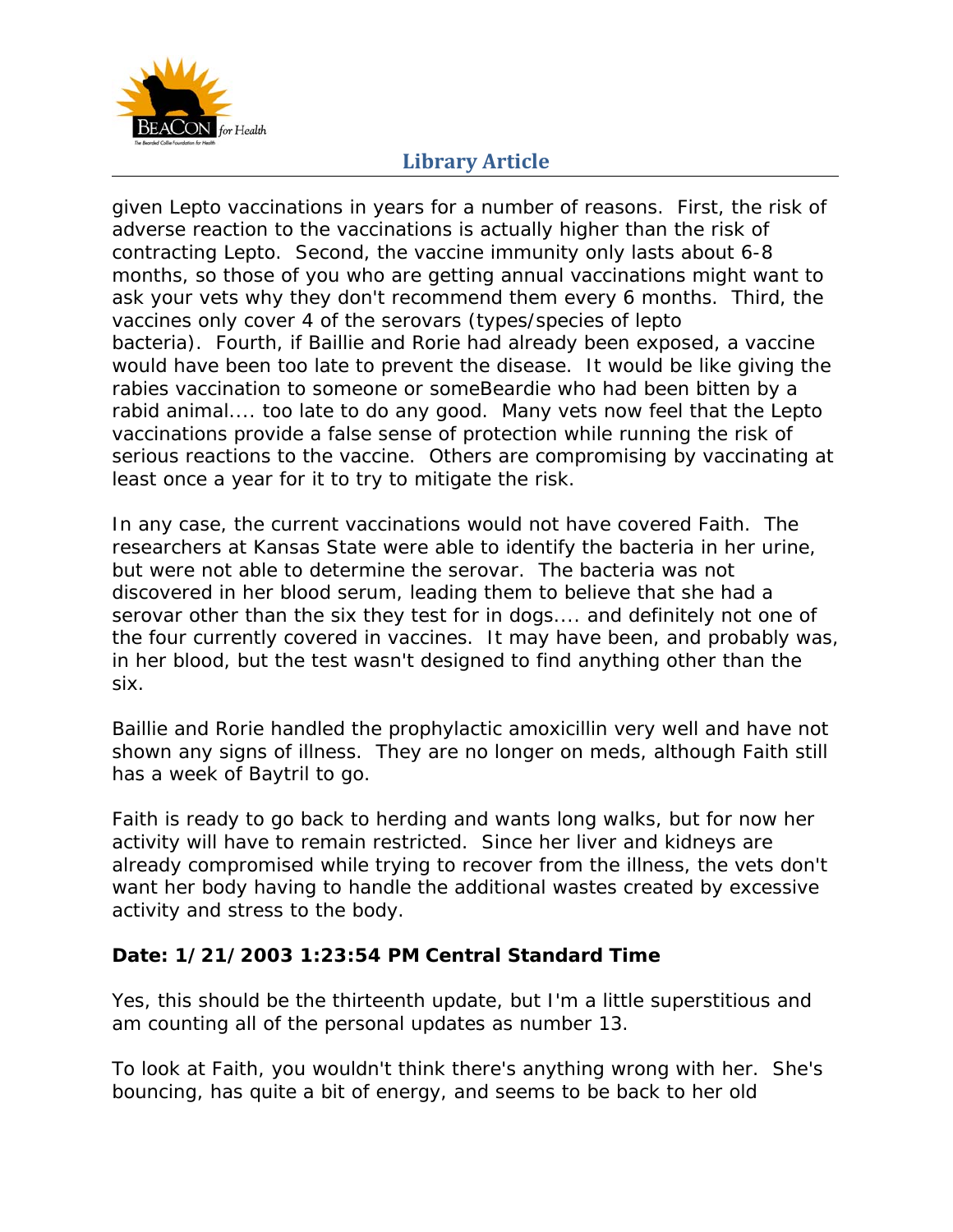

self. Unfortunately, her liver enzyme values are not coming down as fast as we would like to see and we have done all of the non-invasive investigation that we can do to reverse them or discover what is causing the sky high elevation. The thought is that there is probably something going on other than just the Lepto she contracted, so tomorrow morning she is going to have liver biopsy surgery. It seems funny to be doing surgery when she looks and behaves as well as she does, but the fear is that she could go into crisis if this isn't resolved and it's much better to do the surgery while she's doing well clinically.

I am conflicted, but I know she can't go on indefinitely unless we can figure out what's going on inside and treat her properly. I was ready to postpone the surgery this morning after doing her latest tests, but my boss reminded me that I've had a gut feeling that there's been something going on for quite some time and that my gut feelings have been pretty good up to now. He especially reminded me that I was the one that pushed for Lepto testing when all of her vets thought she had an autoimmune disease.

Four weeks ago, this biopsy wouldn't even have been an option as we were worried we'd lose her during the surgery. The surgeon who will be doing the biopsy and I have discussed the anesthetic protocol and have agreed that she will receive a pre-anesthetic of atropine (to keep the heart rate up) and acepromazine (a sedative that will ease anxiety), but will be masked down, intubated, and maintained with isoflurane gas instead of being induced with another anesthetic and then put on the gas. There's only one induction anesthetic (Propofol) that is liver-sparing, but my vet has little experience with it and prefers not to worry about it while doing the liver biopsy. I have experience with it, but I won't volunteer in this instance as I don't know if I could be objective in case of an emergency. There's a very good reason that medical doctors don't treat their families.

## **Date: 1/22/2003 5:08:13 PM Central Standard Time**

Faith is home from the hospital now and is sleeping in the extra large crate. Dr P gave her some torbutrol (a pain relieving "narcotic") just before I picked her up, so I literally had to pick her up to get her to the car and then into the house. That's quite all right. I'm a believer in pain relief for animals.

The surgery went well. Except for the liver, all of the abdominal organs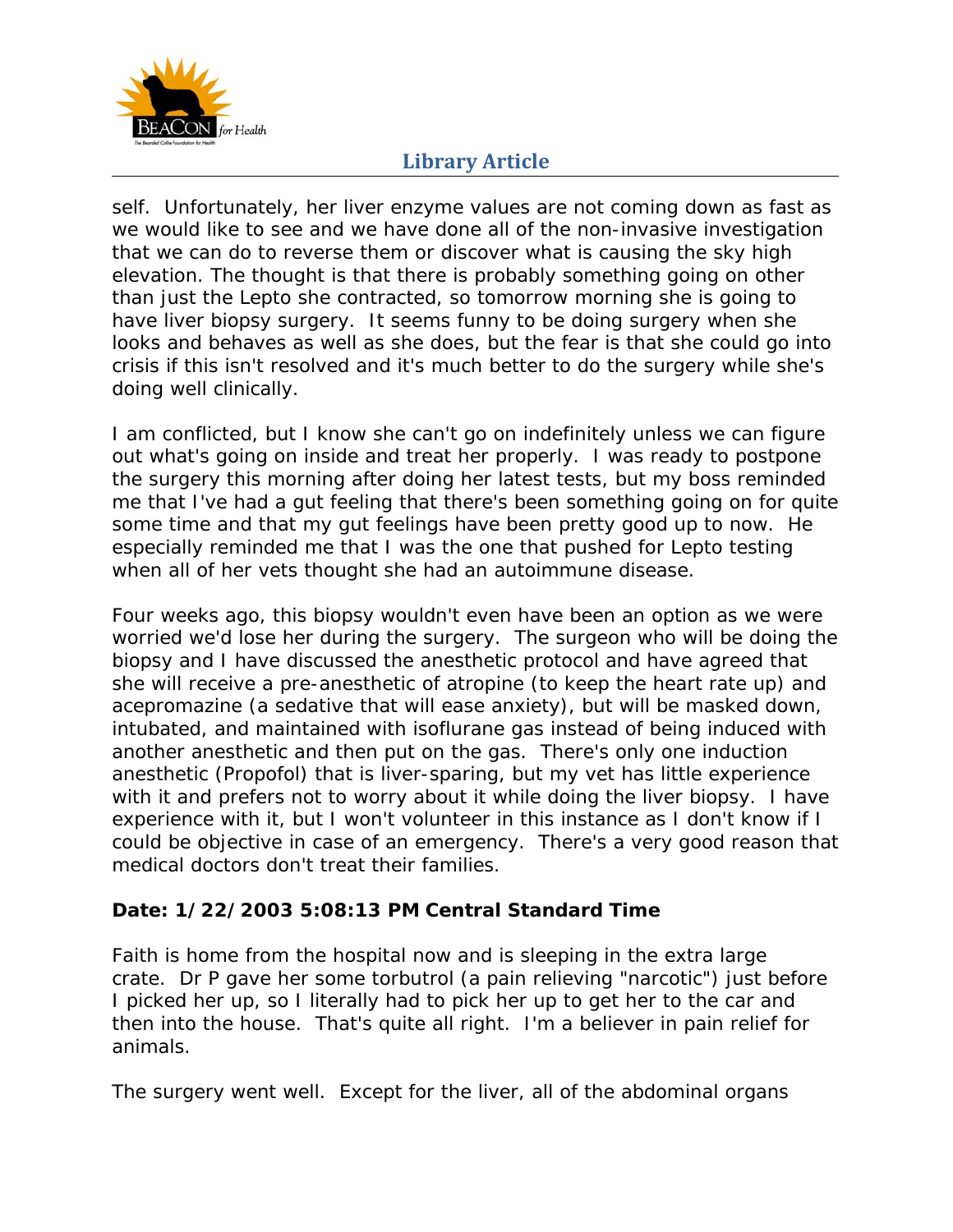

looked fine. The liver was swollen and mottled toward the edges. The gall bladder was also distended a bit. Dr P didn't want to get a sample from the gall bladder as that would increase the risk of peritonitis. Even on the liver, though, there are no obvious signs of any cancer. The biopsy samples were Fed Ex'd to a pathologist in Utah today and we hope to get results back within a few days. Obviously, the weekend may get in the way there.

I've spent the morning researching various liver diseases in dogs, but Faith just doesn't show classic symptoms of anything in particular. Yet, something is affecting it. At any rate, she's home now and will be sleeping in the crate tonight with me on the couch right next to her.

## **Date: 1/24/2003 11:40:21 AM Central Standard Time**

I am so relieved that I'm having trouble stopping the tears. The pathology report came in this morning and Faith's illness is something that we can deal with in a relatively easy way.

The pathology report showed no cancer cells which was probably my biggest worry as I've been tracking her bloodwork for nearly a year, because some abnormal red blood cells showed up in a routine CBC/differential I did on her last March. Those blood cells are called acanthocytes and usually indicate a hemangiosarcoma or liver disease. Her chemistry and the CBC numbers as well as her general health were all great, though. I'd had two ultrasounds done on her which showed nothing more than some sludge in the gall bladder and a slight inflammation around the bile ducts. Chemistries done every two months still showed that she was doing fine and she continued to be full of energy. We tried changing the diet to a low-fat one as that is often the cause of a "sludgy" gall bladder and inflammation. It didn't seem to make any difference.

It turns out that the sludgy gall bladder allowed bacteria from her intestines to move up her bile ducts and cause an infection. (It's called an ascending coliform bacterial infection). That caused the inflammation in the bile duct and the adjacent liver and thus, the acanthocytes. It probably also weakened her enough to contract the Lepto, although she may have got that in any case.

The great news is that this is treatable. Faith will be on two antibiotics (amoxicillin and metronidazole) for 4-6 weeks and will also start a drug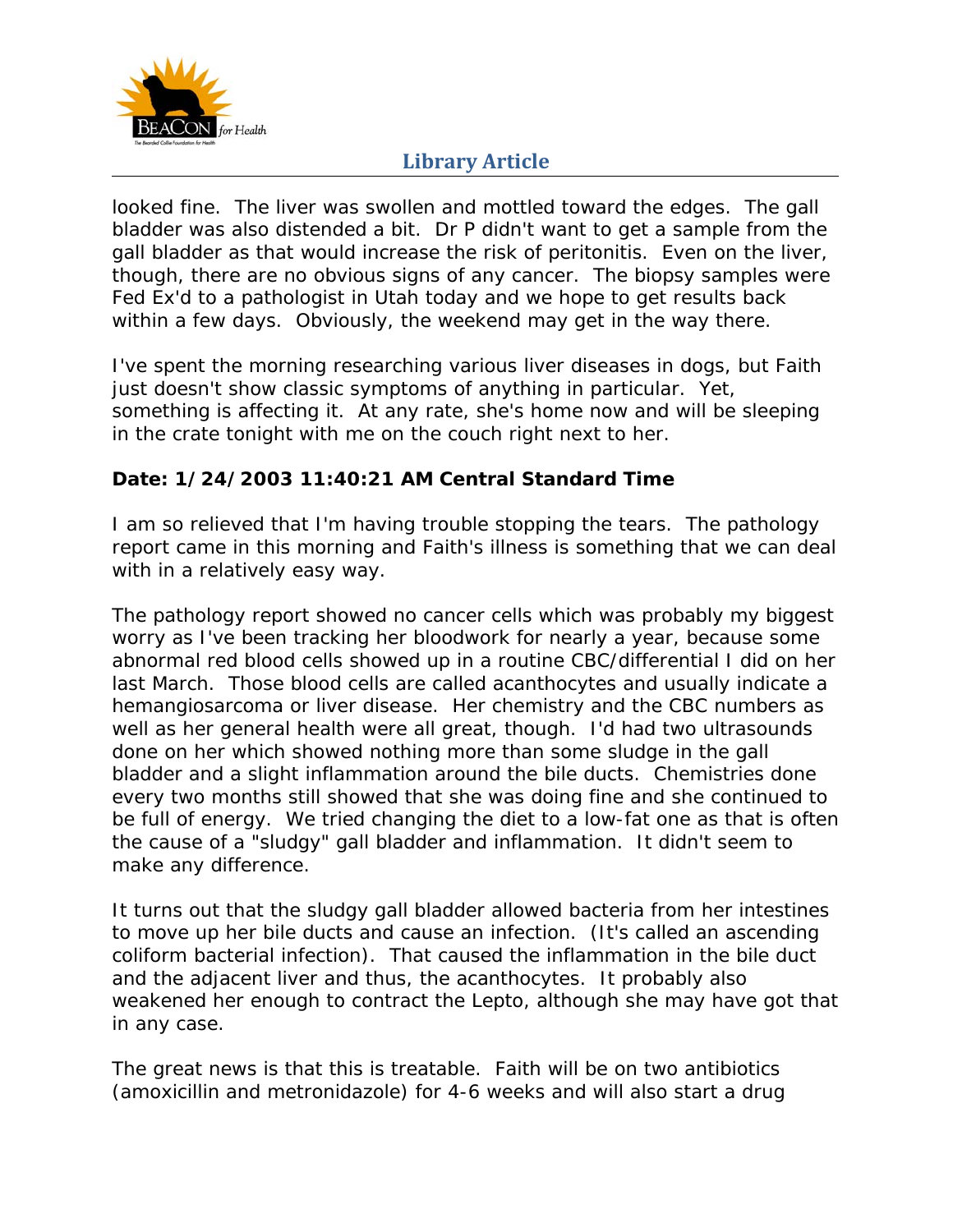

called Ursadiol which will help get her bile moving. I will monitor her CBC/diff and chemistry every 2-3 months once she finishes the antibiotics and we'll see if she needs to stay on the ursadiol indefinitely, too. Interestingly, the acanthocytes had already started to decrease while she was on the amoxicillin for the lepto. Unfortunately, though, that wouldn't have lasted as long as the gall bladder wasn't emptying correctly. I've also got her on other supplements that promote liver health, such as milk thistle and vitamins E and C.

## **Date: 2/6/2003 5:34:41 AM Central Standard Time**

I did Faith's bloodwork on Tuesday morning and her lead vet called me last night. She's just as thrilled as I was when I saw the chemistry numbers. Faith's doing so well now that she's been given leave to go to obedience classes next week and back to herding training as soon as the ice melts off the fields. Her liver enzymes are now down to only four times normal. When I think that the ALP was over 30 times normal (and was literally off the scale and unreadable for so long) and that the ALT was 24 times normal only two weeks ago, this just seems like a miracle. (Of course it's a miracle of white light - G).

I'm going to do more bloodwork in about two weeks. Faith still has a month to go on amoxicillin and metronidazole. She'll also continue on the ursadiol for another three weeks at least. The bloodwork in two weeks will let us know if we'll be continuing the ursadiol beyond the initial month.

## **Date: 5/10/2003 8:18:38 AM Central Standard Time**

I took Faith to the farm yesterday. We've only been out four times since she was so sick and nearly died in December. The doctors didn't want her to do much exercise because they didn't want her liver to have to get rid of excessive waste while it was trying to heal and cope with the cholangiohepatitis and the aftermath of the Leptospirosis. As her liver enzymes improved, I told the vets that Faith needed the time at the farm for her emotional well-being. Her behavior has been wonderful and to look at her, you wouldn't think she had been so ill. They agreed as long as I kept the sessions very short. We also have been doing increasingly longer walks and playing more in the backyard to get her built up.

The first time I took her to herd a month ago, she barked her head off at the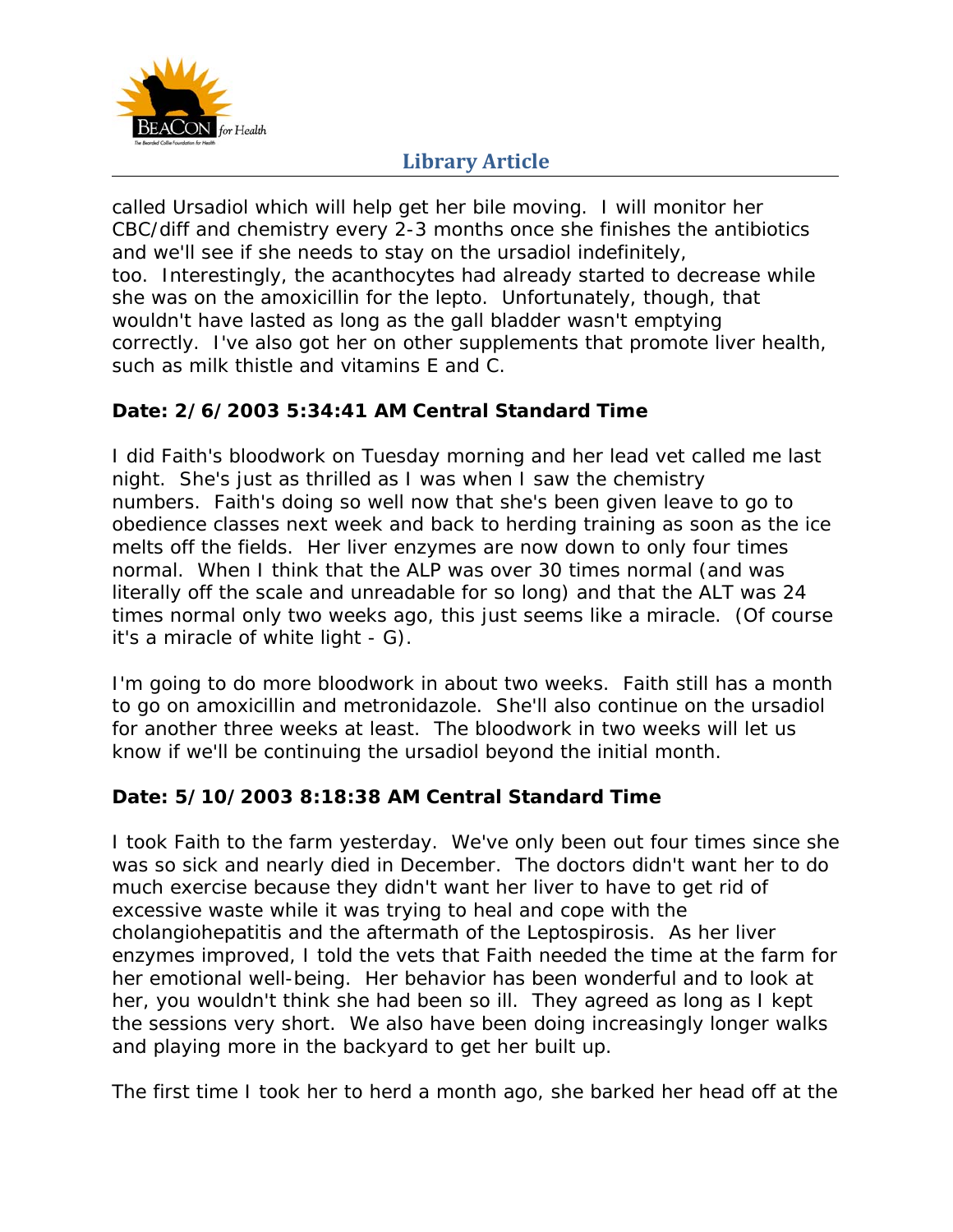

gate and then settled into business when we walked on to the field. She was so happy to be there and it was wonderful to watch her joy, but on the flip side, her stamina and condition were so poor that it was also difficult to watch. Not wanting her to have to overwork the second time, I put her in a smaller field with older heavier ewes and she was better able to cope.

The third time was last weekend and she was settling in better, but was still pretty distracted. Part of the distraction, I suspect, was that I hadn't been out on the field either and I didn't have a clear plan on what I wanted to accomplish.

We went out again yesterday and Miss Energy is back! (Her liver enzymes last Tuesday were less than three times normal, much better than the 30+ times normal they had been). We stepped into the field and she started racing like a demented NASCAR driver! She wasn't going after sheep.... she was just running the field at high speed and in various patterns! She finally slowed down and checked out the field. Then she came back to me and downed in preparation for an outrun. I'm sure the sheep were wondering what in the heck she was and what she was doing! When I sent her, she did her trademark gorgeous outrun. The rest of the practice wasn't too bad, but it wasn't the Faith of last year. But she's getting there and that's good to see. Six months ago, I wasn't sure that I'd even have her for another week. I'll take what I can get.

## **On 2/6/2003 5:34:41 AM Central Standard Time**

I'm going to do more bloodwork in about two weeks. Faith still has a month to go on amoxicillin and metronidazole. She'll also continue on the ursadiol for another three weeks at least. The bloodwork in two weeks will let us know if we'll be continuing the ursadiol beyond the initial month.

This post wasn't actually sent to any lists and I'm actually writing it on Sept 20, 2007, but I wanted to include information on Faith's medications after she was hit with Leptospirosis and Cholangiohepatitis. Because the liver enzymes remained high for so long, Faith was on a cocktail of drugs for nearly six months (amoxicillin, Baytril, and metronidazole). In early June, she began to show rear end weakness and would collapse on her hind legs if she made sudden changes in direction. Then, it began to happen as she climbed stairs or tried to take off on a run. We did x-rays of her spine, but found nothing to indicate there was a problem. I had done some research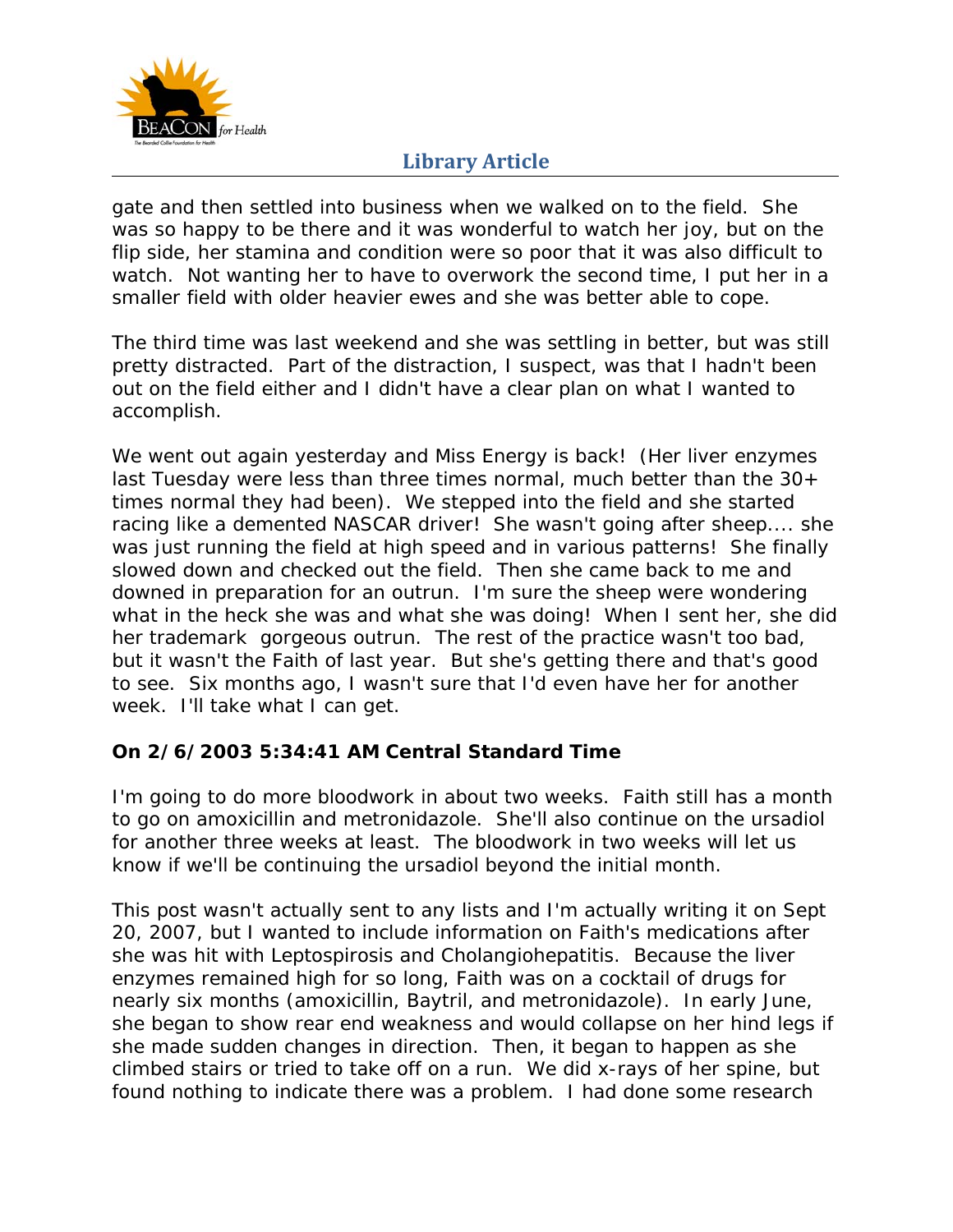

and found that Flagyl (metronidazole) could cause muscle weakness. Although Faith's enzymes weren't completely normal, I stopped that drug and she quickly regained strength in her rear. Initially, the vets were concerned about stopping the drug, but agreed to a trial period. The weakness disappeared and Faith's chart was annotated to delete metronidazole from any future treatment.

## **Date: 8/19/2007 1:08:35 PM Central Standard Time**

Many of you know that Faith contracted Leptospirosis in Dec 2002. According to KSU, it was a serovar that "dogs don't get." At the time, it mostly affected her liver and she was hit with chronic Cholangiohepatitis. After a six month treatment for the bacterial infection, it went into remission with medications and supplements. I always knew that the probable sequelae to the Leptospirosis would be kidney failure. In Dec 2005, on Faith's regular 6 month lab work, we discovered the beginnings of kidney failure. She was losing protein in her urine and her albumin was dangerously low. The specialists advised then that Faith's activities be severely curtailed as she ran the risk of dying from a blood clot. I knew if I stopped her herding and walks, I might as well have euthanized her then and there. We lived the last 20 months basically the same as the previous decade. I let Faith do as much as she wanted to do.

This week, Faith went into end stage renal disease. Conventional renal treatments, such as IV fluids, would only have made her worse, due to the nature of the particular disease she had. I wanted to get her to the farm this morning when it was cool, so that she would have one more time doing her beloved stock work. It became obvious last night that she might not be able to do anything this morning, so I took her to the farm then. Thank heaven we were blessed with a strong breeze and cooler temperatures, so that I didn't have to worry about the heat we've been having. Ann had put a few sheep into a small field and I just wanted to see if Faith wanted to work. If nothing else, she would see "her" farm.

When we went into the field, Faith went straight to the gate of another field where the flock was grazing. Rather than steer her toward the easier small field, I opened the gate to the flock. Noticeably weak, slow, but deliberate, she moved the entire flock around the field a number of times. The ewes that like to challenge dogs moved without any complaint. She had total control of the flock. We then took a break. After our break, I asked her if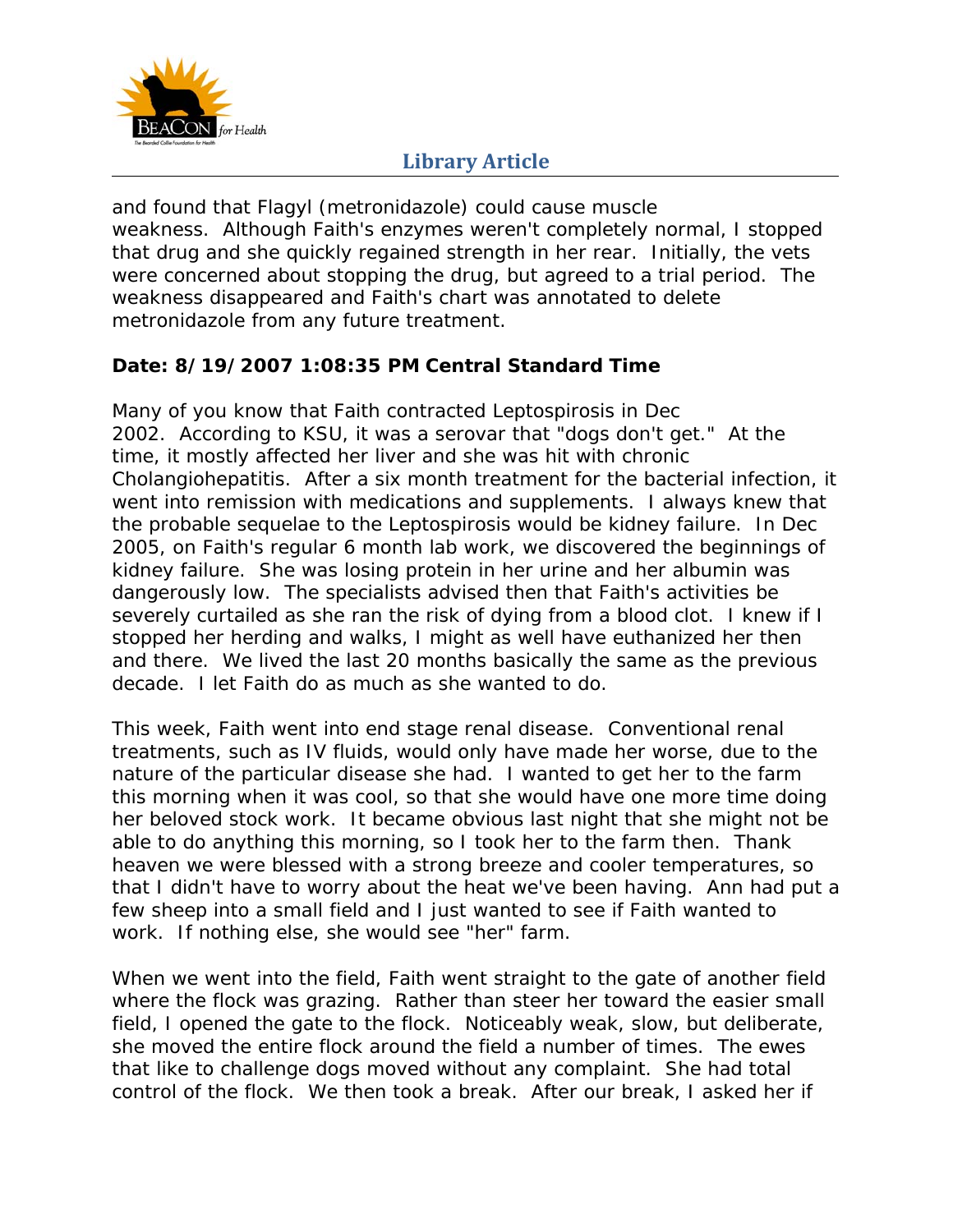

she wanted to do a chore and she came with me. We put the small group back with the flock and gave them access to food and water. Then we left the field for the last time. Faith didn't feel well physically, but you could see in her eyes how happy she was to have done her job. When we started herding, it was just her and me at the farm most of the time. On our last time there, again it was just Faith and me. It leaves me with a wonderful memory, among many special memories.

Faith slept next to me on the sofa bed all night long, which is unusual. I was awake most of the night, just stroking her. In addition, since yesterday, she had constantly held eye contact with me. That is also unusual for her. This morning, for the first time ever, she didn't accompany me on the morning walk around the yard to clean it up and her breathing was becoming borderline labored.

I knew I couldn't wait until tomorrow when I go back to work at the clinic to give her final relief. I took her to my old clinic here in town. Faith was very calm. She gave Dr P a little nuzzle, but was unable to wag her tail. I held her while Dr P injected the solution. It was all very peaceful and I have no doubts that it was the right thing to do and the right time to do it. She will be cremated with the stillborn puppy from Jolie's litter. She loved puppies and it's fitting that one be with her at this time.

I talked to an animal communicator a month ago who told me that Faith wanted to have part of her ashes scattered "at the farm on the hill under the tree where I can see the sheep, but they can't walk on me." The AC had no idea that such a place exists. The rest of the ashes were to stay with me. Faith was concerned about who would take over her duties, especially my protection. And she was my protector... she once faced down a charging Scottish Blackface ram and as little as she was, she pushed him back into a pen. After I shut the gate and left the area with Faith, my knees collapsed and I was on the ground shaking from the adrenaline rush of fear, but Faith was leaning against me as if to say that all was OK. During the course of the AC conversation, it came out that Jolie would be the protector. She truly is the logical choice. Since Baillie died, whenever I left the house, I would say, "Faith's in charge." This week, I would say that phrase, but then I would add, "Faith, you can delegate if you want."

Faith has left a wonderful legacy. She was one of the first herding Beardies to have training and trial situations discussed on the list in detail. Many